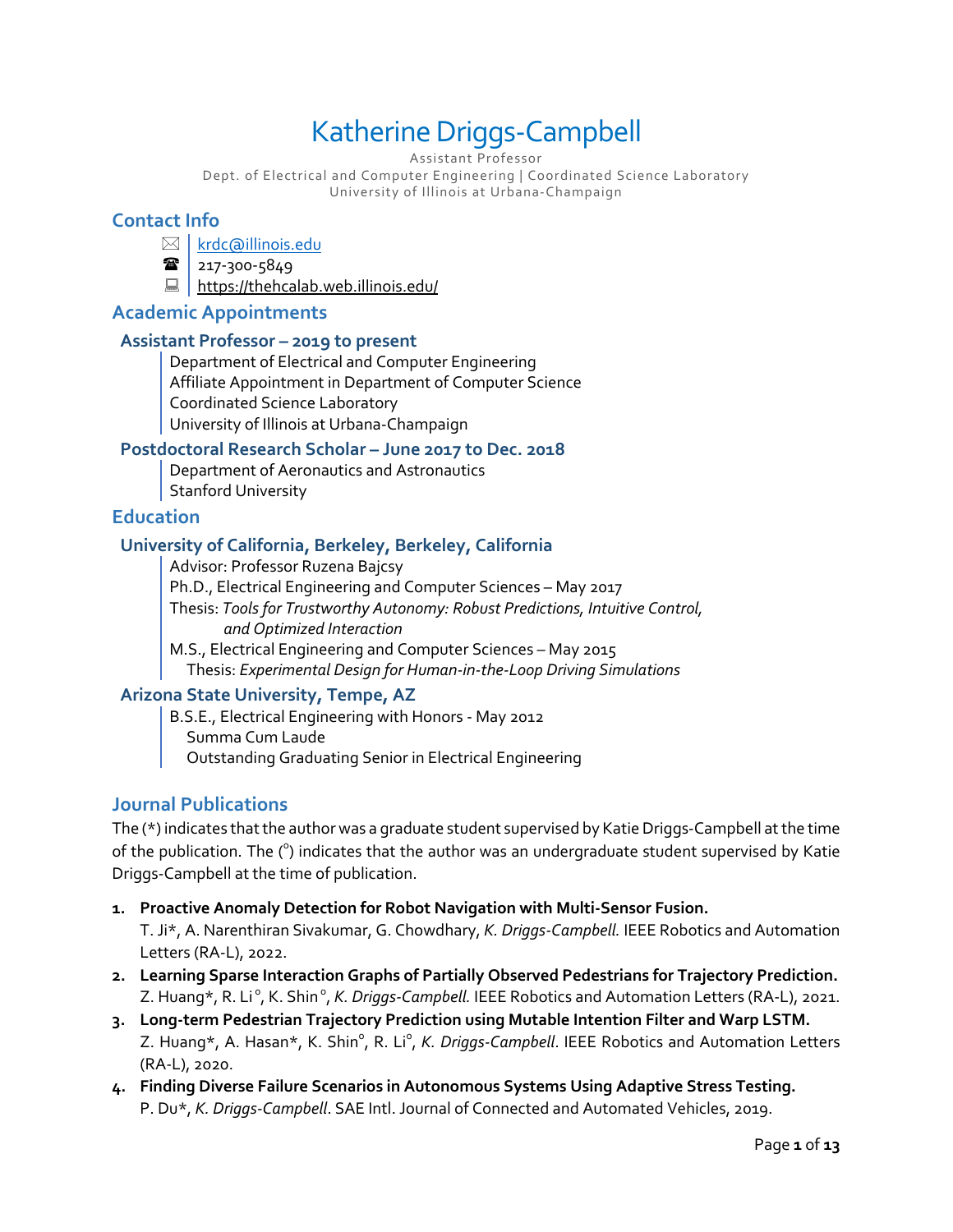**5. Combining Planning and Deep Reinforcement Learning in Tactical Decision-Making for Autonomous Driving.**

C.J. Hoel, *K. Driggs-Campbell*, K. Wolff, L. Laine, M.J. Kochenderfer. IEEE Transactions on Intelligent Vehicles, 2019.

- **6. Robust, Informative Human-in-the-Loop Predictions via Empirical Reachable Sets.** *K. Driggs-Campbell*, R. Dong, R. Bajcsy*.* IEEE Transactions on Intelligent Vehicles, June 2018.
- **7. Integrating Intuitive Driver Models in Autonomous Planning for Interactive Maneuvers.** *K. Driggs-Campbell,* V. Govindarajan, R. Bajcsy. IEEE Transactions on Intelligent Transportation Systems: Special Issue on Applications and Systems for Collaborative Driving, Oct. 2017.
- **8. Semi-Autonomous Vehicular Control Using Driver Modeling.** V. Shia, Y. Gao, R. Vasudevan, *K. Driggs-Campbell,* T. Lin, F. Borrelli, R. Bajcsy. IEEE Transactions on Intelligent Transportation Systems, June 2014.
- **9. Wireless Hybrid Chemical Sensor for Detection of Environmental Volatile Organic Compounds.** C. Chen, F. Tsow, *K. Driggs-Campbell,* R. Iglesias, E. Forzani, N. Tao. IEEE Sensors Journal, May 2013.
- **10. A new sensor for the assessment of personal exposure to volatile organic compounds.** *K. Driggs-Campbell,* C. Chen, I. Negi, N. Tao, F. Tsow, E. Forzani. Atmospheric Environment, 2012.

### **Peer Reviewed Conference Publications**

The (\*) indicates that the author was a graduate student supervised by Katie Driggs-Campbell at the time of the publication. The (°) indicates that the author was an undergraduate student supervised by Katie Driggs-Campbell at the time of publication. The (<sup>+</sup>) indicates equal contribution.

- **1. Traversing Supervisor Problem: An Approximately Optimal Approach to Multi-Robot Assistance** T. Ji\*, R. Dong, *K. Driggs-Campbell.* Robotics: Science and Systems (RSS), 2022.
- **2. Learning to Navigate Intersections with Unsupervised Driver Trait Inference.** S. Liu\*, P. Chang\*, H. Chen\*, N. Chakraborty\*, *K. Driggs-Campbell.* IEEE International Conference on Robotics and Automation (ICRA), 2022.
- **3. Off Environment Evaluation Using Convex Risk Minimization.** P. Katdare\*, S. Liu\*, *K. Driggs-Campbell.* IEEE International Conference on Robotics and Automation (ICRA), 2022.
- **4. Meta-path Analysis on Spatio-Temporal Graphs for Pedestrian Trajectory Prediction.** A. Hasan\*, P. Sriram<sup>o</sup>, *K. Driggs-Campbell.* IEEE International Conference on Robotics and Automation (ICRA), 2022.
- **5. Multi-Agent Variational Occlusion Inference Using People as Sensors.** M. Itkina, Y.J. Mun\*, *K. Driggs-Campbell,* M.J. Kochenderfer. IEEE International Conference on Robotics and Automation (ICRA), 2022.
- **6. Decentralized Structural-RNN for Robot Crowd Navigation with Deep Reinforcement Learning.** S. Liu<sup>\*+</sup>, P. Chang<sup>\*+</sup>, W. Liang<sup>\*</sup>, N. Chakraborty<sup>o</sup>, *K. Driggs-Campbell.* IEEE International Conference on Robotics and Automation (ICRA), 2021.
- **7. Adaptive Failure Search Using Critical States from Domain Experts.** P. Du\* , *K. Driggs-Campbell.* IEEE International Conference on Robotics and Automation (ICRA), 2021.
- **8. Multi-Modal Anomaly Detection for Unstructured and Uncertain Environments.** T. Ji\*, S.T. Vuppala, G. Chowdhary, *K. Driggs-Campbell*. Conference on Robot Learning (CoRL), 2020.
- **9. Robot Sound Interpretation: Combining Sight and Sound in Learning-Based Control.** P. Chang\*, S. Liu\*, H. Chen<sup>o</sup>, *K. Driggs-Campbell*. IEEE/RSJ International Conference on Intelligent Robots and Systems (IROS), 2020.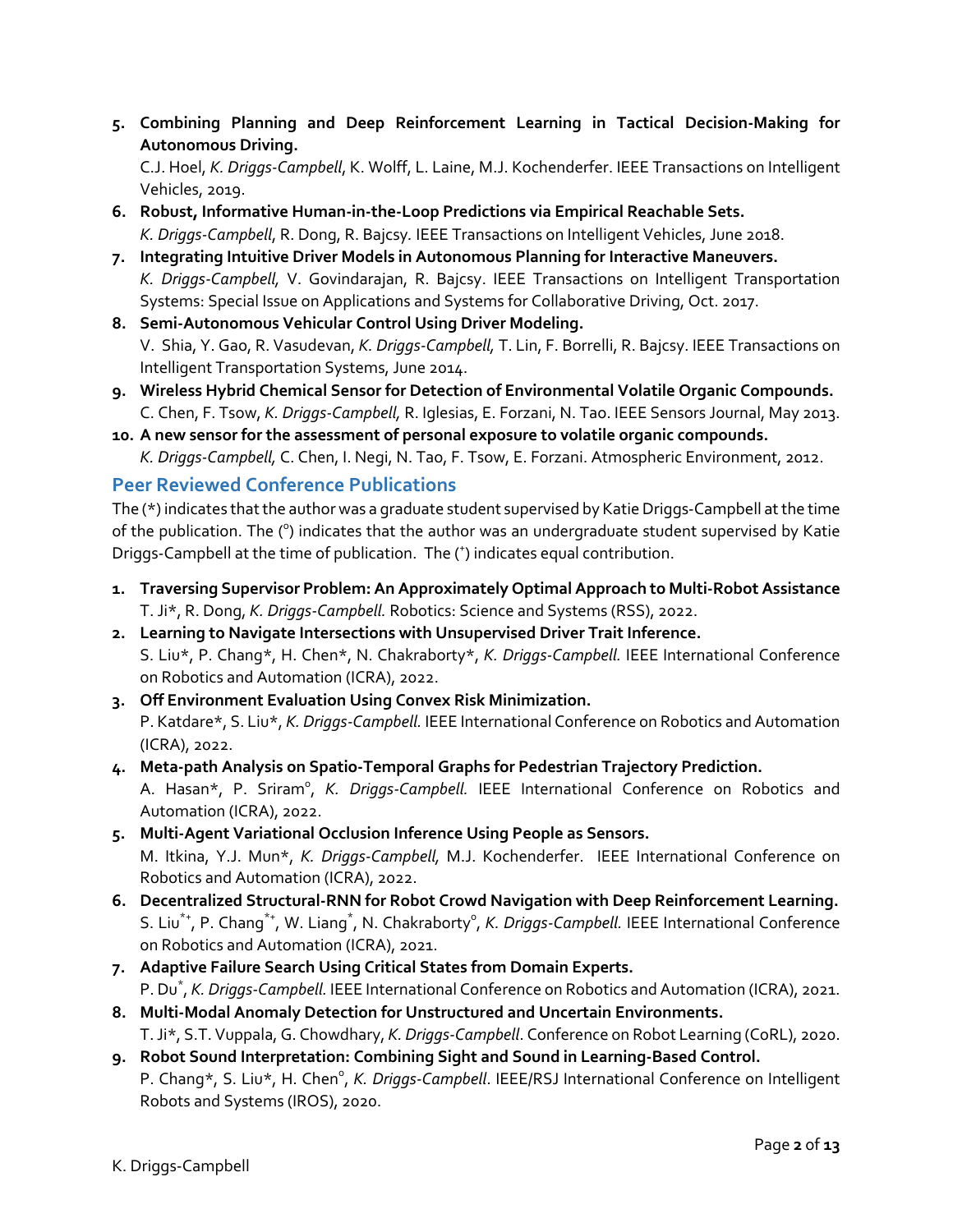**10. Online Monitoring for Safe Pedestrian-Vehicle Interactions.**

P. Du\*, Z. Huang\*, T. Ji\*, T. Liu, K. Xu\*, Q. Gao, H. Sibai, *K. Driggs-Campbell,* S. Mitra. IEEE International Conference on Intelligent Transportation Systems (ITSC), 2020.

- **11. Monte-Carlo Tree Search for Policy Optimization.** X. Ma, *K. Driggs-Campbell*, Z. Zhang, M.J. Kochenderfer. International Joint Conference on Artificial Intelligence (IJCAI), 2019.
- **12. Adaptive Stress Testing with Reward Augmentation for Autonomous Vehicle Validation.** A. Corso<sup>+</sup>, P. Du<sup>+\*</sup>, *K. Driggs-Campbell*, M.J. Kochenderfer. IEEE Intelligent Transportation Systems Conference (ITSC), 2019.
- **13. Dynamic Environment Prediction in Urban Scenes using Recurrent Representation Learning.** M. Itkina, *K. Driggs-Campbell*, M.J. Kochenderfer. IEEE Intelligent Transportation Systems Conference (ITSC), 2019.
- **14. EnsembleDAgger: A Bayesian Approach to Safe Imitation Learning.**

K. Menda, *K. Driggs-Campbell,* M.J. Kochenderfer. IEEE/RSJ International Conference on Intelligent Robots and Systems (IROS), 2019.

**15. Simulating Emergent Properties of Human Driving Behavior Using Multi-Agent Reward Augmented Imitation Learning.**

R. Bhattacharyya, D. Phillips, C. Liu, J. Gupta, *K. Driggs-Campbell,* M.J. Kochenderfer. IEEE International Conference on Robotics and Automation (ICRA), 2019.

### **16. HG-DAgger: Interactive Imitation Learning with Human Experts.** M. Kelly, C. Sidrane, *K. Driggs-Campbell,* M.J. Kochenderfer. IEEE International Conference on Robotics and Automation (ICRA), 2019.

### **17. Affective Driver State Monitoring for Personalized, Adaptive ADAS.**

V. Govindarajan, *K. Driggs-Campbell,* R. Bajcsy. IEEE International Conference on Intelligent Transportation Systems (ITSC), 2018.

#### **18. People as Sensors: Imputing Maps from Human Actions.**

O. Afolabi<sup>+</sup>, *K. Driggs-Campbell<sup>+</sup>*, R. Dong, M.J. Kochenderfer, S.S. Sastry. IEEE/RSJ International Conference on Intelligent Robots and Systems (IROS), 2018.

**19. Improved Robustness and Safety for Autonomous Vehicle Control with Adversarial Reinforcement Learning.**

X. Ma, *K. Driggs-Campbell,* M.J. Kochenderfer. IEEE Intelligent Vehicle Symposium, 2018.

**20. Data-Driven Reachability Analysis for Human-in-the-Loop Systems.**

V. Govindarajan, *K. Driggs-Campbell,* R. Bajcsy. IEEE Conference on Decision and Control, 2017.

**21. Optimizing Interaction Between Humans and Autonomy via Information Constraints on Interface Design.**

T. Rezvani, *K. Driggs-Campbell,* R. Bajcsy. IEEE International Conference on Intelligent Transportation Systems (ITSC), 2017.

- **22. Probabilistic driver modeling: Characterizing human behavior for semiautonomous vehicles.** *K. Driggs-Campbell,* V. Shia, R. Bajcsy. Chapter 5 of Vehicle Systems and Driver Modelling: DSP, Human-To-vehicle Interfaces, Driver Behavior, and Safety. Walter de Gruyter GmbH & Co KG, 2017.
- **23. Towards Trustworthy Automation: User Interfaces that Convey Internal and External Awareness.**

T. Rezvani, *K. Driggs-Campbell,* D. Sadigh, S.S. Sastry, S. Seshia, R. Bajcsy. IEEE International Conference on Intelligent Transportation Systems (ITSC), 2016.

**24. Communicating Intent on the Road Through Human-Inspired Control Schemes.**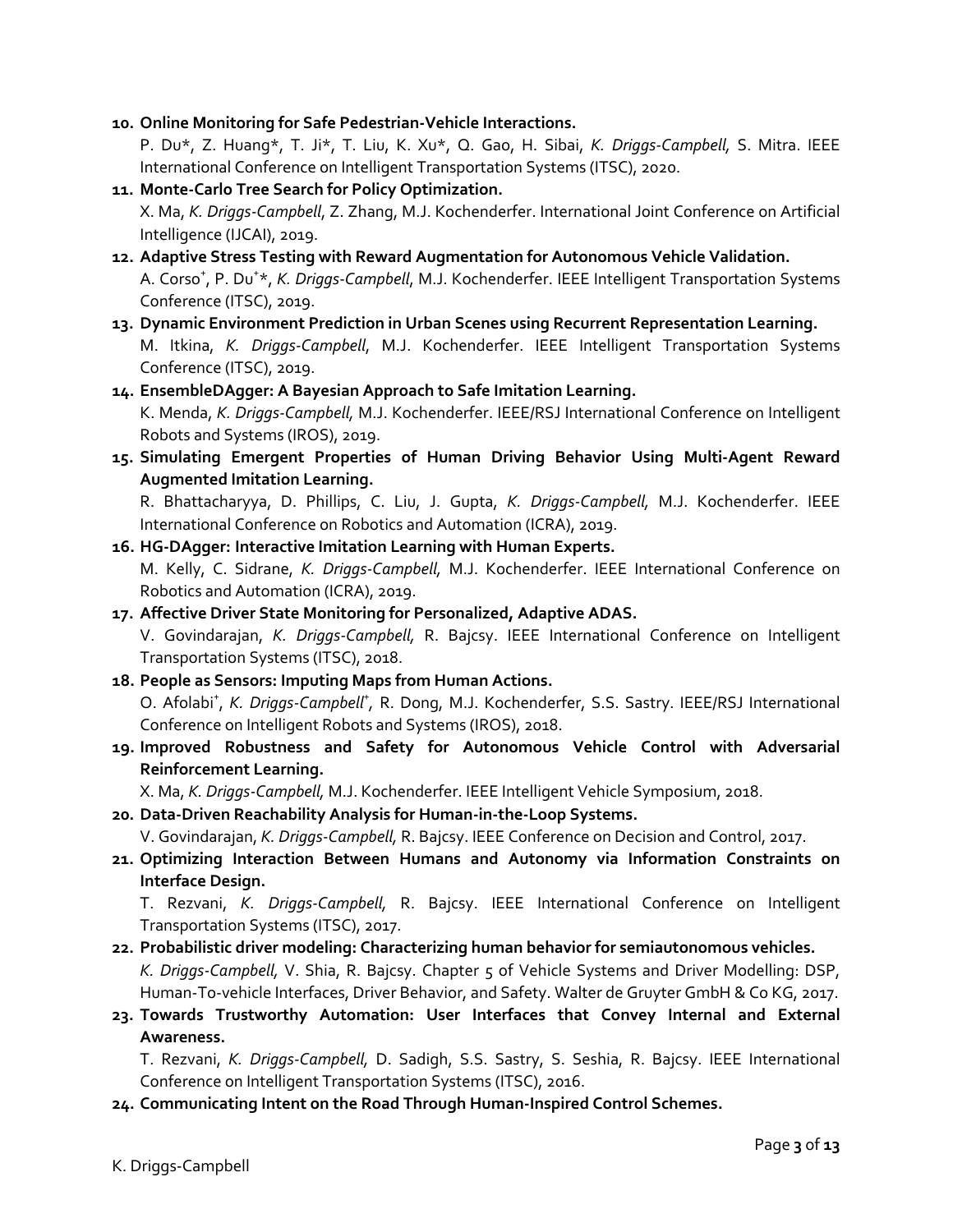*K. Driggs-Campbell*, R. Bajcsy. IEEE/RSJ International Conference on Intelligent Robots and Systems (IROS), 2016.

**25. Comparing Generalized Models of Driver Intent in Dynamic Environments.**

*K. Driggs-Campbell,* R. Bajcsy. IEEE Intelligent Vehicles Symposium, 2016.

### **26. Identifying Modes of Intent from Driver Behaviors in Dynamic Environments.**

*K. Driggs-Campbell,* R. Bajcsy. IEEE International Conference on Intelligent Transportation Systems (ITSC), 2015.

**27. Improving Human-In-The-Loop Decision Making in Multi-Mode Driver Assistance Systems Using Hidden Mode Stochastic Switched Systems.**

C. Lam, A. Yang, *K. Driggs-Campbell,* R. Bajcsy, S.S. Sastry. IEEE/RSJ International Conference on Intelligent Robots and Systems (IROS), 2015.

### **28. Improved Driver Modeling for Human-in-the-Loop Vehicular Control.**

*K. Driggs-Campbell,* V. Shia, R. Bajcsy. IEEE International Conference on Robotics and Automation (ICRA), 2015.

### **29. Data-driven probabilistic modeling and verification of human driver behavior.**

D. Sadigh, *K. Driggs-Campbell,* A. Puggelli, W. Li, V. Shia, R. Bajcsy, A. Sangiovanni-Vincentelli, S.S. Sastry, S. Seshia. Formal Verification and Modeling in Human-Machine Systems–AAAI Spring Symposium, 2014.

### **Conference Posters, Workshop Papers, and Technical Reports**

### **1. AutoPreview: A Framework for Autopilot Behavior Understanding.**

Y.Shen\*, N. Wijayaratne<sup>o</sup>, P. Du\*, S.J. Jiang<sup>o</sup>, *K. Driggs-Campbell*. ACM CHI Conference on Conference on Human Factors in Computing Systems: Late-Breaking Work, 2021.

**2. Building Mental Models through Preview of Robot Behaviors.** Y. Shen\*, N. Wijayaratne<sup>o</sup>, *K. Driggs-Campbell*. HRI Workshop: The Road to a successful HRI: AI, Trust and ethicS (TRAITS), 2021.

### **3. Variational Occlusion Inference Using People as Sensors.** M. Itkina, Y. Mun\*, *K. Driggs-Campbell,* M.J. Kochenderfer. NeurIPS Workshop: Women in Machine Learning (WiML), 2020.

### **4. Safe Crowd Navigation in the Presence of Occlusion.**

Y. Mun\*, M. Itkina, *K. Driggs-Campbell.* NeurIPS Workshop: Women in Machine Learning (WiML), 2020.

### **5. Multi-Modal Anomaly Detection for Unstructured and Uncertain Environments.**

T. Ji\*, S.T. Vuppala, G. Chowdhary, *K. Driggs-Campbell*. International Conference on Digital Technologies for Sustainable Crop Production (DIGICROP), 2020.

### **6. Evaluation of Autonomous Vehicle Policies Using Adaptive Search.** P. Du\*, *K. Driggs-Campbell*. IROS Workshop on Benchmarking Progress in Autonomous Driving, 2020.

**7. Levels of Autonomy for Field Robots.** G. Chowdhary, C. Soman, *K. Driggs-Campbell.* White Paper, 2020. Available at

https://www.earthsense.co/news/2020/7/24/levels-of-autonomy-for-field-robots

**8. Using Affective Measurements of Pedestrian Gait to Improve Autonomous Vehicle Performance in Mixed Driver Settings.**

*K. Driggs-Campbell,* A. LaViers. IROS Workshop: Machines with Emotions: Affect Modeling, Evaluation, and Challenges in Intelligent Cars, 2019.

**9. Occupancy Grid Prediction in Cluttered, Dynamic Environments.**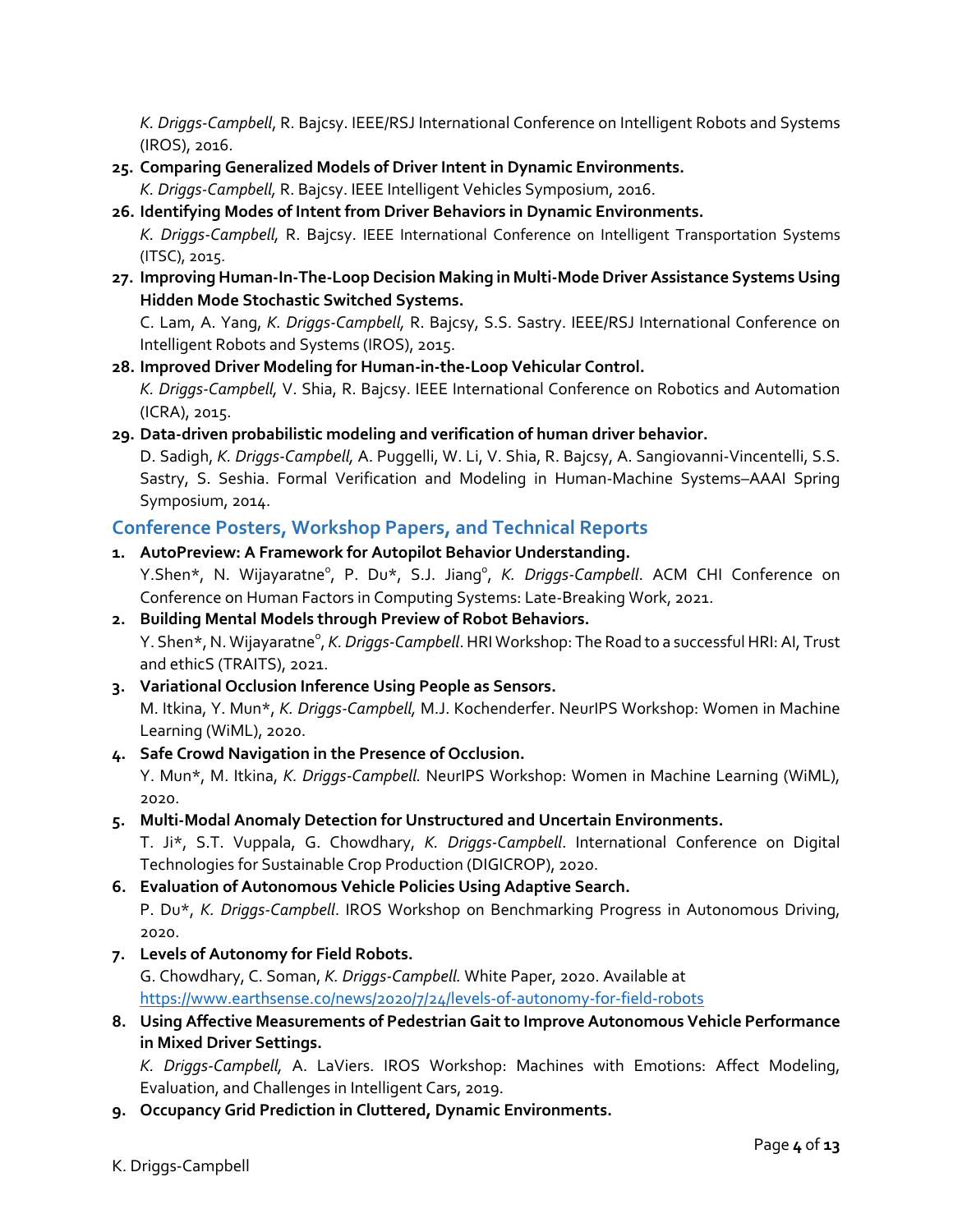M. Itkina, *K. Driggs-Campbell,* M.J. Kochenderfer. NeurIPS Workshop: Women in Machine Learning (WiML), 2018.

**10. Human-Centered Approach to Autonomy: Driver Modeling for Smart Vehicles.**

*K. Driggs-Campbell,* V. Govindarajan, R. Bajcsy. IROS Workshop: Perspectives on Analysis and Design of Human-Centered Robotics, 2016.

- **11. Decisions for Autonomous Vehicles: Integrating Sensors, Communication, and Control.** *K. Driggs-Campbell,* V. Shia, R. Bajcsy. ACM International Conference on High Confidence Networked Systems (HiCoNS) at CPS Week, 2014.
- **12. Experimental Design for Human-in-the-Loop Driving Simulations.** *K. Driggs-Campbell,* G. Bellegarda, V. Shia, S. S. Sastry, R. Bajcsy. Technical Report – Available on arXiv:1401.5039, 2014.
- **13. Probabilistic driver models for semiautonomous vehicles.** *K. Driggs-Campbell,* V. Shia, R. Vasudevan, F. Borrelli, R. Bajcsy. Digital Signal Processing for In-Vehicle Systems, 2013.
- **14. Measurement of TVOC and BC with a lab-on-a-cell phone and sensor technology for personal exposure assessment.**

J.M. Delgado-Saborit, B. Macias, R. Harrison, *K. Driggs-Campbell,* C. Chen, F. Tsow, E. Forzani, N. Tao. X2012 – International Conference on the Science of Exposure Assessment, 2012.

### **Works Under Review**

- **Improving the Feasibility of Moment-Based Safety Analysis for Stochastic Dynamics.** P. Du\*, *K. Driggs-Campbell,* R. Dong, 2022.
- **Hierarchical Intention Tracking for Robust Human-Robot Collaboration in Industrial Assembly Tasks.**

Z. Huang\*, Y.J. Mun\*, X. Li, Y. Xie, N. Zhong, W. Liang\*, J. Geng, T. Chen, *K. Driggs-Campbell.* 2022.

- **Model Learning and Predictive Control for Autonomous Obstacle Reduction via Bulldozing.** J. Wagner\*, *K. Driggs-Campbell,* A. Soylemezoglu. 2022.
- **World in Motion: Geometry-based Video Prediction with Visual Odometry Prediction and View Synthesis.**

W. Liang\*, N. Chakraborty\*, P. Sriram\*, Y. Fang, Z. Huang\*, P. Chang\*, S. Liu\*, *K. Driggs-Campbell.*  2022.

• **Socially Aware Robot Crowd Navigation with Interaction Graphs and Human Trajectory Prediction.**

S. Liu\*, P. Chang\*, Z. Huang\*, N. Chakraborty\*, W. Liang\*, J. Geng, *K. Driggs-Campbell.* 2022.

- **Occlusion-Aware Crowd Navigation Using People as Sensors.** Y.J. Mun\*, M. Itkina, S. Liu\*, *K. Driggs-Campbell.* 2022.
- **Learning Visual-Audio Representations for Voice-Controlled Robots.** P. Chang\*, S. Liu\*, *K. Driggs-Campbell.* 2022.
- **AST Toolbox: An Adaptive Stress Testing Framework.** M. Koren<sup>+</sup>, X. Ma<sup>+</sup>, A. Corso, M.J. Kochenderfer, R. Moss, P. Du\*, *K. Driggs-Campbell.* 2020. Available on GitHub: https://github.com/sisl/AdaptiveStressTestingToolbox
- **Modeling and Prediction of Human Driver Behavior: A Survey.** K. Brown, *K. Driggs-Campbell,* M.J. Kochenderfer. Available on arXiv, 2020.
- **To Explain or Not to Explain: A Study on the Necessity of Explanations in Autonomous Driving.** Y. Shen\*, SJ Jiang<sup>o</sup>, Y. Chen<sup>o</sup>, E. Yang<sup>o</sup>, X. Jin<sup>o</sup>, Y. Fan<sup>o</sup>, *K. Driggs Campbell*. Available on arXiv, 2020.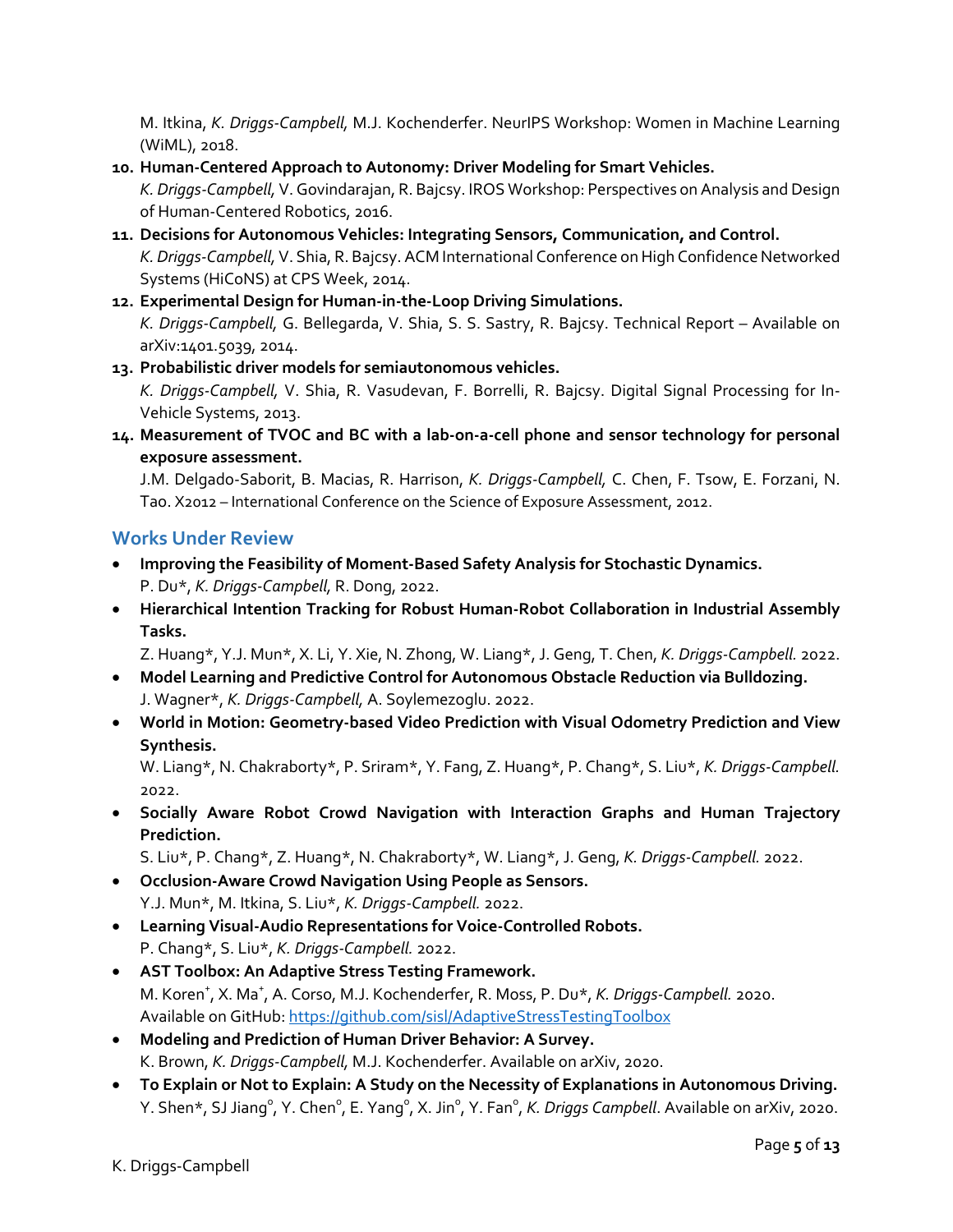• **Robust Model Predictive Control with Recursive State Estimation under Set-Membership Uncertainty.**

T. Ji\*, J. Geng, *K. Driggs-Campbell.* 2021.

### **Invited Talks & Panels**

- **Inference and Prediction for Safe Interaction**
	- $4<sup>th</sup>$  Workshop on Long-term Human Motion Prediction (ICRA), May 2022
- **Human-Centered Autonomy: From Fluid Interaction to Intuitive Design**
	- Northwestern University Data Analytics Exchange, May 2022
- **Two Tough Navigation Problems: Robot Planning and Career Paths**
	- Keynote at Illinois Scholars Undergraduate Research Banquet, April 2022
- **Robust Navigation for Agricultural Robots via Anomaly Detection**
	- PhenoRob Seminar Series, Unversity of Bonne, April 2022
- **Hey, I'm Walkin' Here! (how to help robots safely navigate among us)** Illinois Saturday Engineering for Everyone, March 2022
- **Introducing CyMaN: A Joint Effort in Resilient Manufacturing and Collaborative Workspaces**
	- ZJU-UIUC Research Forum (Engineering+), Jan. 2022
- **Fantastic Failures and Where to Find them:Considering Safety as a Function of Structure**
	- NeurIPS Workshop on Machine Learning for Autonomous Driving (ml4AD), Dec. 2021
	- MIT Robotics Seminar, Oct. 2021
- **Inference, Prediction, and Representations for Safe Navigation**
	- ICSR Workshop on Safe Human-Robot Interaction: Sensing, Modeling, and Learning, 2021
- **Uncovering Structure in Human-Robot Systems**
	- CSL Future of Computing Syposium, 2021
- **Hey, I'm Walkin' Here! Inferring human behaviors from observations**
	- CIRCLES Workshop on Traffic and Autonomy, 2021
- **Building Trustworthy Autonomy in Critical Scenarios**
	- Keynote: CHI Workshop on Towards Explainable and Trustworthy Autonomous Physical Systems, May 2021
- **Predictive Methods for Safe Vehicle-Pedestrian Interaction**
	- Invited Talk: UC Berkeley Semiautonomous Seminar, Jan. 2021
	- Invited Talk: IEEE Intelligent Vehicle Symposium Workshop From Benchmarking Behavior Prediction to Socially Compatible Behavior Generation in Autonomous Driving, Nov. 2020
- **Inference and Prediction Insights for Safe Vehicle-Pedestrian Interaction**
	- Invited Talk: IPAM Workshop on Safe Operation of Connected and Autonomous Vehicle Fleets, Oct. 2020
- **Fantastic Failures and Where to Find Them**
	- Plenary Talk at c3.ai Safe Autonomy Workshop, December 2020
	- Keynote on Autonomy: Runtime Verification, October 2020
	- Invited Talk: Robotics: Science and Systems Workshop Robust autonomy: Safe robot learning and control in uncertain real-world environments, July 2020
- **Tutorial on Designing Trustworthy Driver Assistance Systems**
	- Invited Lecture: Autonomous Vehicles and Transportation Long Program, Sept. 2020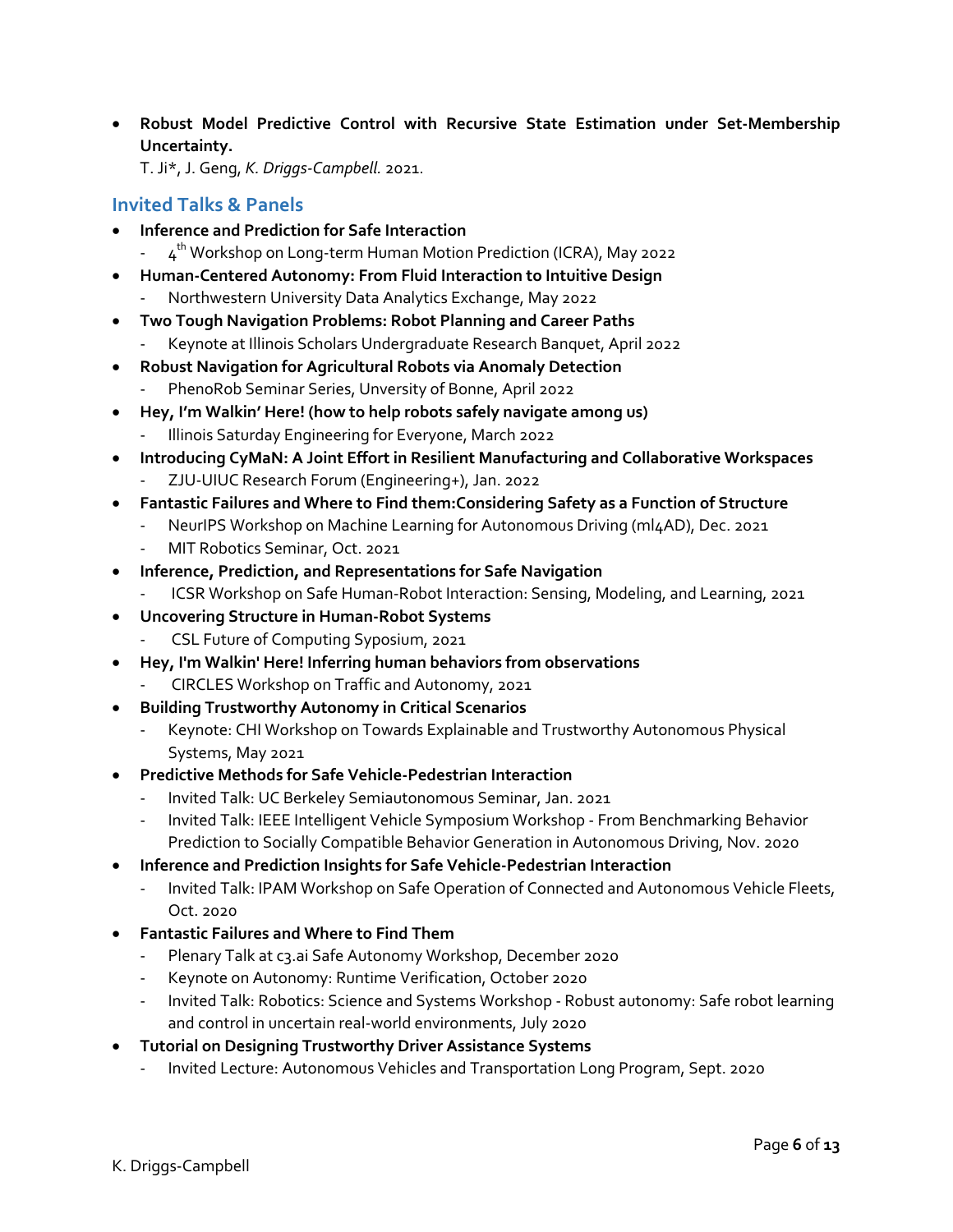- **Tutorial on Model Considerations for Behavior Estimation and Prediction** 
	- Invited Lecture: Autonomous Vehicles and Transportation Long Program, Sept. 2020
- **Trustworthy Autonomy: Robust Decision-Making and Adaptive Validation**
	- Invited Talk: Sci-Tech Innovative Frontiers Forum | STIFF Lecture Series, April 2020
- **Trustworthy Autonomy: Behavior Prediction and Validation**
	- Invited Talk: Autonomous Systems Design at Design, Automation, and Test in Europe (DATE), March 2020
	- Guest Lecture: BioDesign Institute at Arizona State University, Feb. 2020
	- Invited Talk: IPAM workshop on Autonomous Vehicles, March 2019
- **Perspectives and Open Problems in Human-Robot Interaction**
	- Invited Panelist: CRA CCC Assured Autonomy Workshop: Panel for Human Interactions, Feb. 2020
	- Invited Talk and Participant: US Robotics Roadmap, Sept. 2019
- **Towards Robust Autonomy: Adversarial Learning and Adaptive Validation**
	- Invited Talk: UC Berkeley ITS Seminar, Nov. 2019
	- Invited Talk: IEEE ITSC Workshop on Decision-making for Self-driving Cars in Dynamic and Complex Environments, Oct. 2019
	- Invited Talk: Samsung Innovation Center, Aug. 2019
- **Panel on** *Humans in network transportation systems*
	- Invited Panelist: NSF Workshop on Control for Networked Transportation Systems (CNTS) at ACC, July 2019
- **Robust, Informative Behavior Predictions for Trustworthy Autonomy**
	- Invited Talk: IEEE Intelligent Vehicle Symposium: Workshop on Prediction and Decision-Making for Socially Interactive Autonomous Driving, June 2019
- **Open Problems for Robotics and Cyber-Human Systems**
	- Invited Participant: Dagstuhl Seminar 19071 on Specification Formalisms for Modern CPS, Feb. 2019
- **State of the Art in Driver Modeling**
	- Invited Talk: Samsung Strategy and Innovation Center, Nov. 2018
- **Deep Learning and Validation for Automated Driving Systems**
	- Invited Talk: Waymo, July 2018
	- Invited Talk: SAE Innovations in Mobility, May 2018
- **Lecture on Combinatorial Optimization**
	- Guest Lecture: AA222: Algorithms for Optimization, May 2017
- **Trustworthy Autonomy: Algorithms for Human-Robot Systems**
	- Invited Talk: Department of Electrical Engineering Systems, USC, April 2018
	- Invited Talk: Department of Electrical and Computer Engineering, UIUC, March 2018
	- Invited Talk: Department of Electrical and Computer Engineering, UCSB, Feb. 2018
- **Human-Centered Autonomy: Uncovering Structure in Multi-Agent Systems**
	- Invited Talk: Department of Mechanical Engineering, McGill, March 2018
	- Invited Talk: Department of Mechanical Engineering, University of Michigan, March 2018
- **What are the Main Practical Safety Issues with AI Products?**
	- Invited Panelist: Re\*Work Deep Learning Summit Panel, Jan. 2018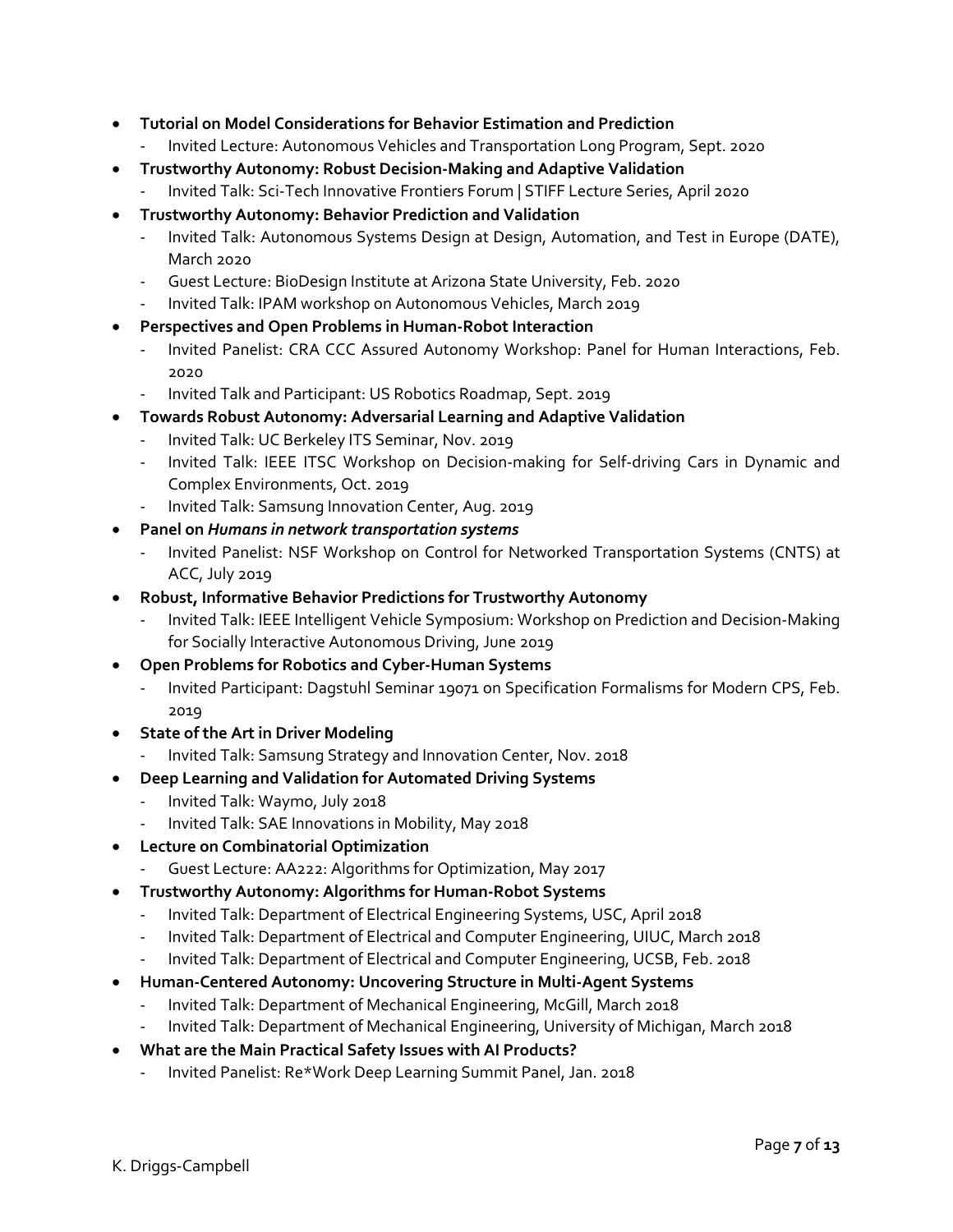- **Towards Trustworthy Autonomy**
	- Invited Talk: SAE Autonomous Vehicle Meetup, Oct. 2017
	- Invited Talk: Re\*Work Autonomous Vehicles Summit, March 2017
- **Understanding Driver Behaviors for Safe Interaction**
	- Invited Talk: GRASP Special Seminar, Feb. 2017
- **Driver Modeling for Safe Interaction: A data-driven hybrid systems approach**
	- Invited Talk: Autonomous Systems Lab (ASL), Feb. 2017
	- Invited Talk: Stanford Intelligent Systems Lab (SISL): Automotive Seminar, Jan. 2017
	- Invited Talk: Robotics Seminar, University of Michigan, Jan. 2017
	- Invited Talk: UCLA Vision Lab, Dec. 2016
- **Modeling Driver Behaviors in Semi- and Fully Autonomous Vehicles for Safe Interaction**
	- Invited Talk: Automatic Control Department Seminar at KTH, June 2016
- **Driver Modeling for Smart Vehicles**
	- Invited Talk: PreScan User Group Meeting at the SAE World Congress, April 2015
- **Human Inspired Modeling for Autonomous Systems: Utilizing Sensors, Machine Learning, and Control**
	- Invited Talk: UIUC Coordinated Science Lab Student Conference, Jan. 2015
- **Lab-on-a-Cell Phone for Personal Exposure Assessment** 
	- Plenary Speaker: From Exposure to Health Effects: Novel Approaches to Find the Linkage, University of Birmingham, UK, May 2011

### **Research Experience**

**Tenure-Track Assistant Professor, Univ. of Illinois at Urbana-Champaign – January 2019 to present**

- *Department of Electrical and Computer Engineering + Coordinated Science Laboratory*
- Leading research group that investigates fundamental research into modeling, learning, and decision making for interactive robotic and autonomous systems
- Considering how to design safe and interactive systems with applications in agriculture, manufacturing, autonomous vehicles, and assistive robotics
- Affiliated with the Department of Computer Science and associated with the Illinois Discovery Partners Institute (DPI), Institute for Inclusion, Diversity, Equity, and Access (IDEA), and Center for Digital Agriculture

### **Research Consultant – Dec. 2018 to June 2019**

*Samsung Strategy and Innovation Center*

- Providing research support and insight to the autonomous driving R&D team, in the fields of human behavioral modeling and learning for autonomous systems

#### **Postdoctoral Research Scholar, Stanford Intelligent Systems Lab – June 2017 to Dec. 2018**

*Aeronautics and Astronautics Department, Stanford University* 

*Advisor: Prof. Mykel J. Kochenderfer*

- Leading an industry sponsored research project to develop autonomous systems that can effectively perceive and interact in complex urban environments

### **Graduate Student Researcher, UC Berkeley – Aug. 2012 to May 2017**

- *Department of Electrical Engineering and Computer Sciences*
- Funded research on modeling, decision making, and control frameworks for human-in-theloop systems to provide safety guarantees on interaction in smart vehicles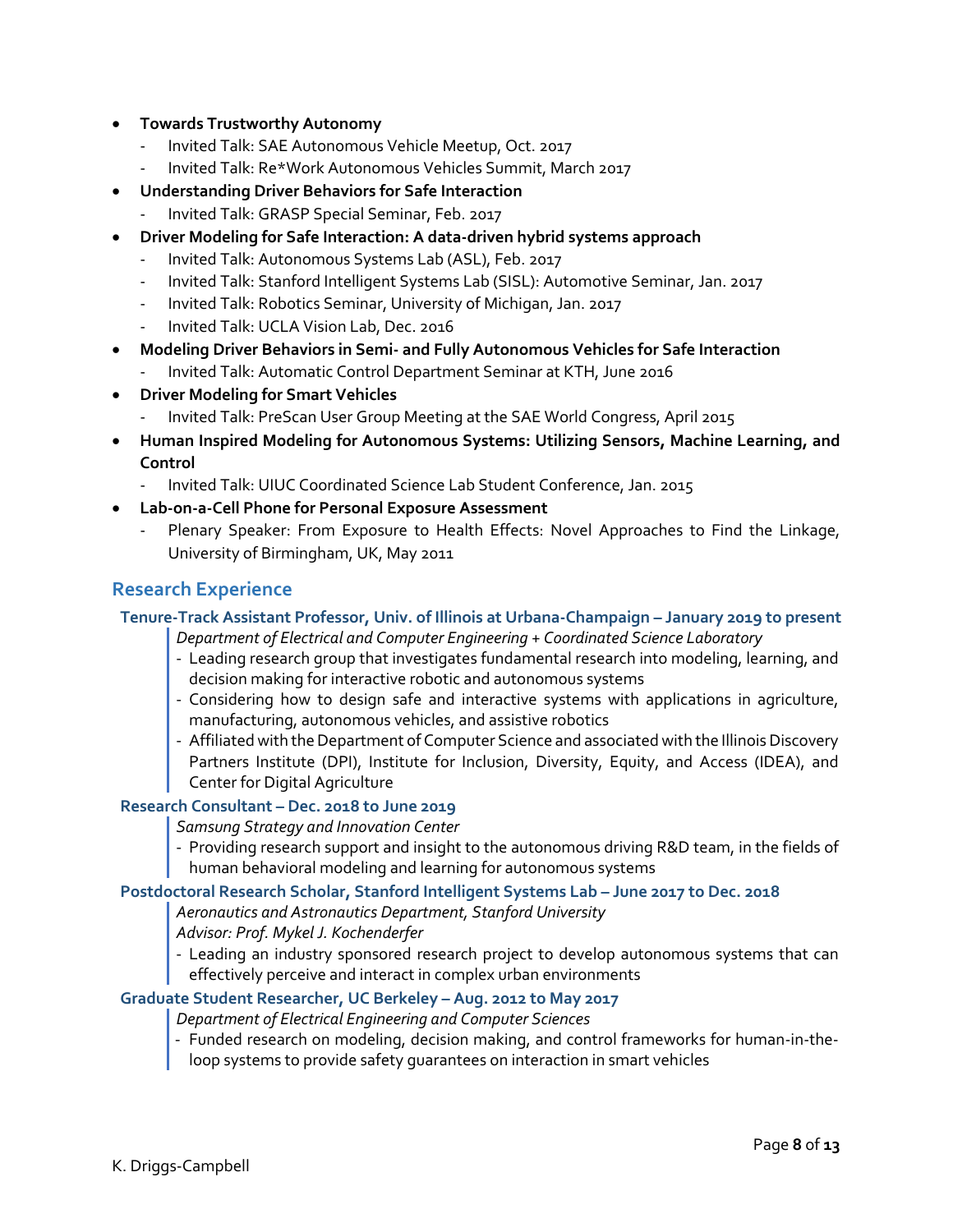#### **Research Intern, MIT Lincoln Laboratory – June 2015 to Aug. 2015**

*Supervisor: Timothy J. Dasey, Ph.D.*

- Research conducted on human-in-the-loop systems with the Informatics and Decision Support Group, applying Active Perception techniques to surveillance applications

#### **Research and Development Intern, TASER International – June 2011 to Aug. 2011**

#### *Supervisor: Michael Gish*

- Research conducted for the development of new safety control mechanisms to provide higher safety margins while maintaining the ability to induce Neural Muscular Incapacitation

#### **Undergraduate Researcher, Arizona State University – Nov. 2009 to May 2012**

*Department of Electrical, Computer, and Energy Engineering + BioDesign Institute Advisor: Prof. NJ Tao*

- Research partially funded by the FURI program and NIH, focusing on wearable bio- and chemical sensor development for epidemiology studies

### **Technical Employee, COVID Inc. – May 2009 to Aug. 2009**

*Supervisor: Norm Carson*

- Provided technical support, assisted in manufacturing and production, and testing support for
- various signal processors and audio/visual receivers and transmitters

### **Teaching Experience**

#### **ECE 598: Human-Robot Interaction, U of I at Urbana-Champaign – Fall 2020**

New special topics class introducing methods for designing robots that understand people, are easily understood by people, and interact effectively with people

#### **ECE 470: Introduction to Robotics, U of I at Urbana-Champaign – Fall 2019, Spring 2020**

(Course director) Re-vamped course to include modern robotics perspectives , covering state estimation, kinematics, decision-making, and motion planning with labs on UR3

#### **ECE 484: Principles of Safe Autonomy, U of I at Urbana-Champaign – Spring 2019, Spring 2021** (Co-taught with Prof. Sayan Mitra) New course that covers the development of a full autonomous system stack that can be deployed on a real-world test vehicle (provided by AutonomouStuff), with an emphasis on safety analysis

**EECS 106b: Robotic Manipulation and Interaction, UC Berkeley – Fall 2016**

Head TA, with Profs. Ruzena Bajcsy, Shankar Sastry, and Ken Goldberg

## **EECS 70: Discrete Math and Probability Theory, UC Berkeley– Fall 2015**

Head TA, with Prof. Anant Sahai

#### **Organized Workshops and Seminars**

#### **Adaptive and Resilient Cyber-Physical Manufacturing – January 4, 2021**

Organized workshop to discuss recent research developments in flexible manufacturing networks between researchers at UIUC and ZJU

#### **Road to Safe Autonomy – April 18, 2018**

Co-organized workshop that explored different approaches used to validate automated driving systems, with experts from academia, industry, and government

#### **Women in Intelligent Transportation Systems Event at IV2017 – June 12, 2017**

Co-organized first WITS event at the Intelligent Vehicle Symposium to celebrate women in the field of transportation and engage in a discussion about the state of the community

#### **IROS2016: Perspectives on the Design and Analysis of Human-Centered Robotics – Oct. 10, 2016**

Co-organized workshop that aims to promote discussion from different perspectives to align research efforts by highlighting some of the key existing technical methods for introducing autonomous robots into the human domain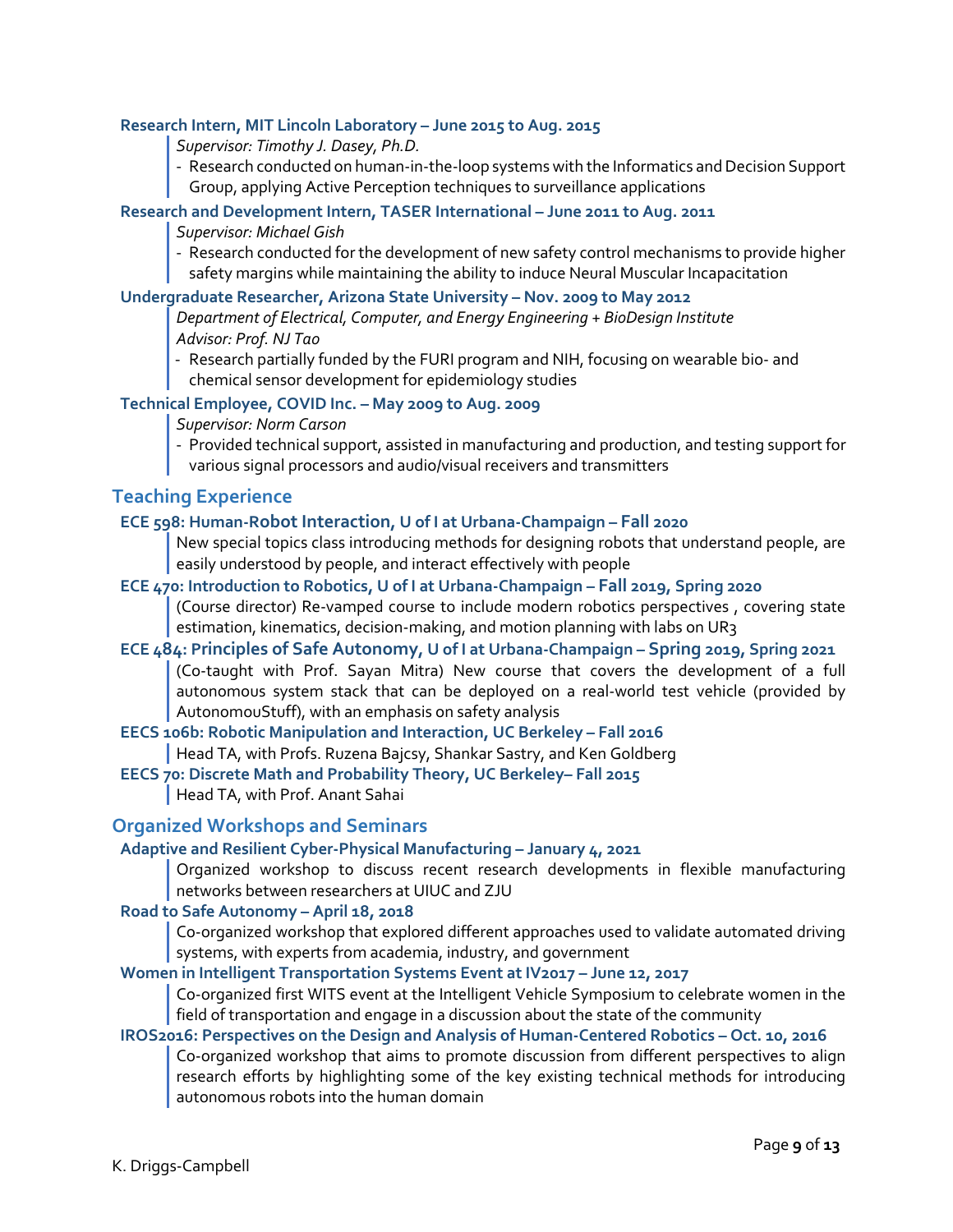#### **Sexual Violence and Sexual Harassment (SVSH) Orientation – Aug. 31 and Sept. 6, 2016**

To improve the department and the campus community, I co-hosted a university sponsored workshop on SVSH that was required for all incoming graduate students

This seminar has been repeated at UIUC within various departments

#### **DREAM Seminar – Fall 2015 to Spring 2017**

Co-organized seminar that invites speakers from around the country to discuss the design of robotics, embedded systems, analysis, and modeling

#### **Berkeley-Stanford Meetup for Women in CS and EE – April 4, 2015**

Organized and hosted on behalf of WICSE, this annual research meeting aims to increase awareness of research in EE & CS and to strengthen the ties between graduate women at Berkeley and Stanford

#### **Leadership, Community Outreach, Diversity Efforts**

#### **Illinois IDEAS Institute**

#### Active member – 2020 to present

#### **Women in Computer Science and Electrical Engineering (WICSE)**

Co-President – Summer 2014 to Summer 2015

Outreach Coordinator – Summer 2013 to Summer 2014

#### **Electrical Engineering Graduate Student Association (EEGSA)**

Faculty Interview Coordinator – Fall 2015 to Summer 2016

Co-President – Fall 2013 to Summer 2014

Visit Day Coordinator – Spring 2013 and 2014

GA Delegate – Fall 2012 to Spring 2013

#### **Girls in Engineering at Berkeley**

Developed an origami robotics module for NSF sponsored summer camp that aims to expose girls to science and engineering at a young age

#### **Sponsored Research Projects**

#### • **Perception Beyond Sensors**

- Sub-award: \$20,000 / 2 years, 2019-2020
- Supported by Ford Foundation / Stanford University
- PI: Mykel Kochenderfer, Co-I: Katie Driggs-Campbell
- **Human-Robot Collaboration: Interactive Manipulation for Industrial Robotics**
	- \$3,471,472 / 3 years, 2020-2023
	- Supported by Foxconn Interconnect Technology Ltd and C-NICE
	- PI: Katie Driggs-Campbell, Co-I: Tim Bretl and Nancy Amato
- **UIUC/ZJU Joint Research Center on Flexible Manufacturing: Adaptive, Resilient Cyber Manufacturing Networks (CyMaN)**
	- \$1,500,000 / 5 years, 2020-2025
	- Supported by Zhejiang University University of Illinois at Urbana-Champaign Institute
	- Lead: Katie Driggs-Campbell, Co-Lead: Placid Ferreira, Members: Klara Nahrstedt, Bill King, Xin Chen, Srinivasa Salapaka, Chenhui Shao
- **Member of AI Institute: Artificial Intelligence for Future Agricultural Resilience, Management, and Sustainability (AIFARMS)**
	- \$59,000 / member / 5 years, 2020-2025
	- Supported by NIFA / USDA
	- Lead: Vikram Adve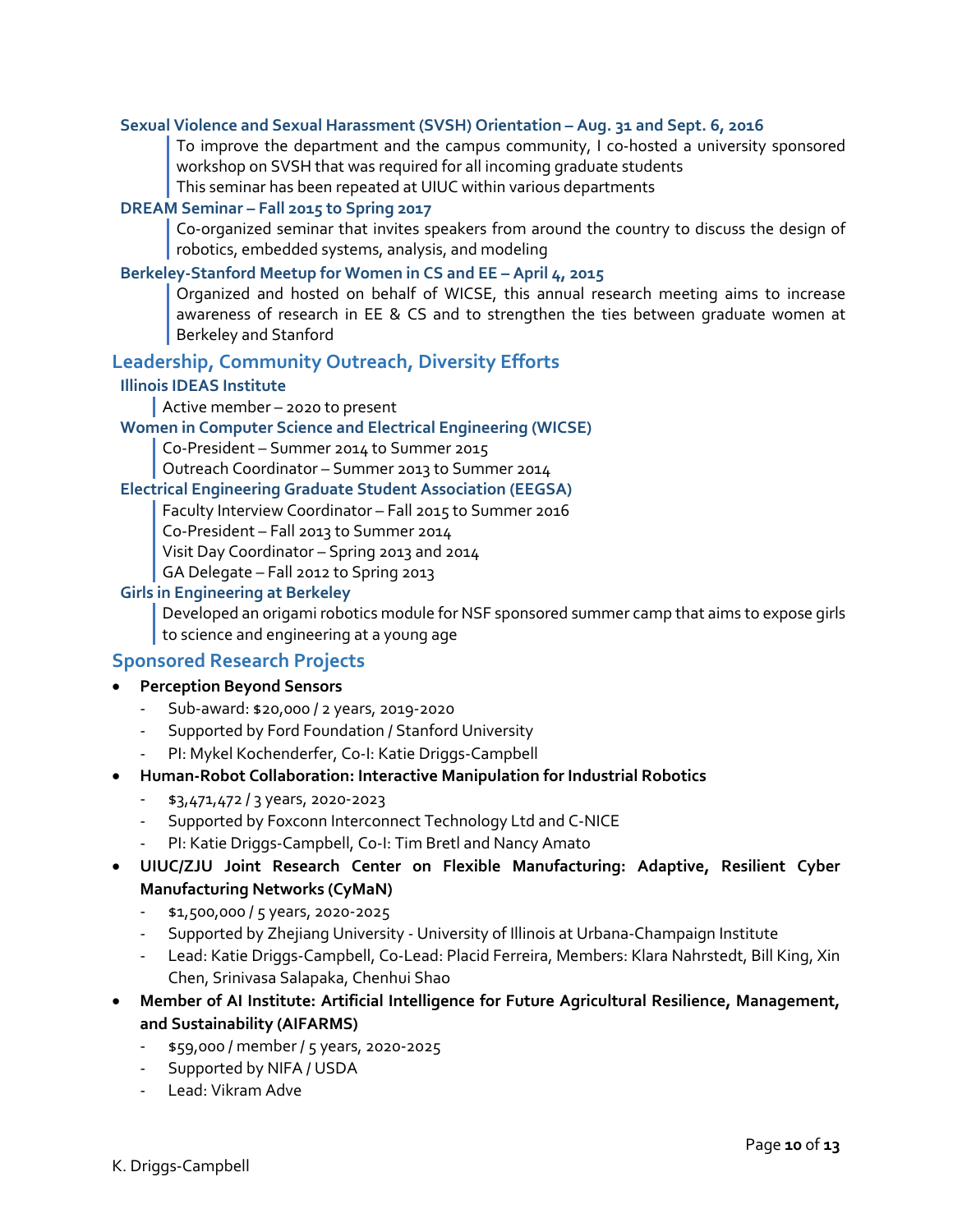- **NRI 2.0: Increasing the Level of Autonomy for Agricultural Robots Through Effective Interaction and Programming Paradigms**
	- \$1,047,874 / 4 years, 2020-2024
	- Supported by NIFA / USDA
	- PI: Katie Driggs-Campbell, Co-I: Roy Dong, Girish Chowdhary, Sayan Mitra, Sasa Misailaovic
- **Exploring Communication between Drivers and Intelligent Vehicles**
	- \$108,000 / 1.5 years, 2020-2022
	- Supported by State Farm
	- PI: Katie Driggs-Campbell
- **NSF CAREER: Uncovering Structure in Human-Robot Systems for Trajectory Prediction and Crowd Navigation**
	- $-$  \$ 500,236.00 / 5 years, 2022-2026
	- Supported by NSF
	- PI: Katie Driggs-Campbell

### **Advising & University Service**

#### **Committees**

- Coordinated Science Lab Policy and Planning Committee, 2021-present
- Grainger College of Engineering Diversity Committee Member, 2020-present
- Dept. of ECE Broadening Participation Committee, 2021-present
- Dept. of ECE Curriculum Committee, 2019-present
- Center for Autonomy Operations Committee, 2019-present
- Illinois Robotics Education Subcommittee Member, 2019-present

#### **Masters Theses**

- 1. Eric Liang (ECE, UIUC, 2022): Geometry-based Video Prediction with Visual Odometry Prediction and View Synthesis. Placement: Tesla.
- 2. Zhenyi Tang (CS, UIUC, 2020): Robust Imitation Learning from Observation Placement: Nvidia.
- 3. Ke Xu (CS, UIUC, 2020): Autonomous Vehicles that Understand Road Agents: Detection, Tracking, and Behavior Prediction Placement: USC CS PhD Program.
- 4. James Keiller (ECE, UIUC, 2019): Localization for Teams of Autonomous Ground Vehicles. Coadvised with William Norris. Placement: Komatsu Mining.

#### **Postdoctoral Associates**

- 1. Junyi Geng, 2020-2021. Co-advised with T. Bretl and N. Amato. Placement: Penn State.
- 2. Tan Chen, 2021-2022. Co-advised with T. Bretl and N. Amato. Placement: Michigan Tech.

#### **Undergraduate Theses**

1. Zhaoxu Deng (ECE, UIUC, 2021): Vehicle-Pedestrian Interaction in Partially Observable **Environments**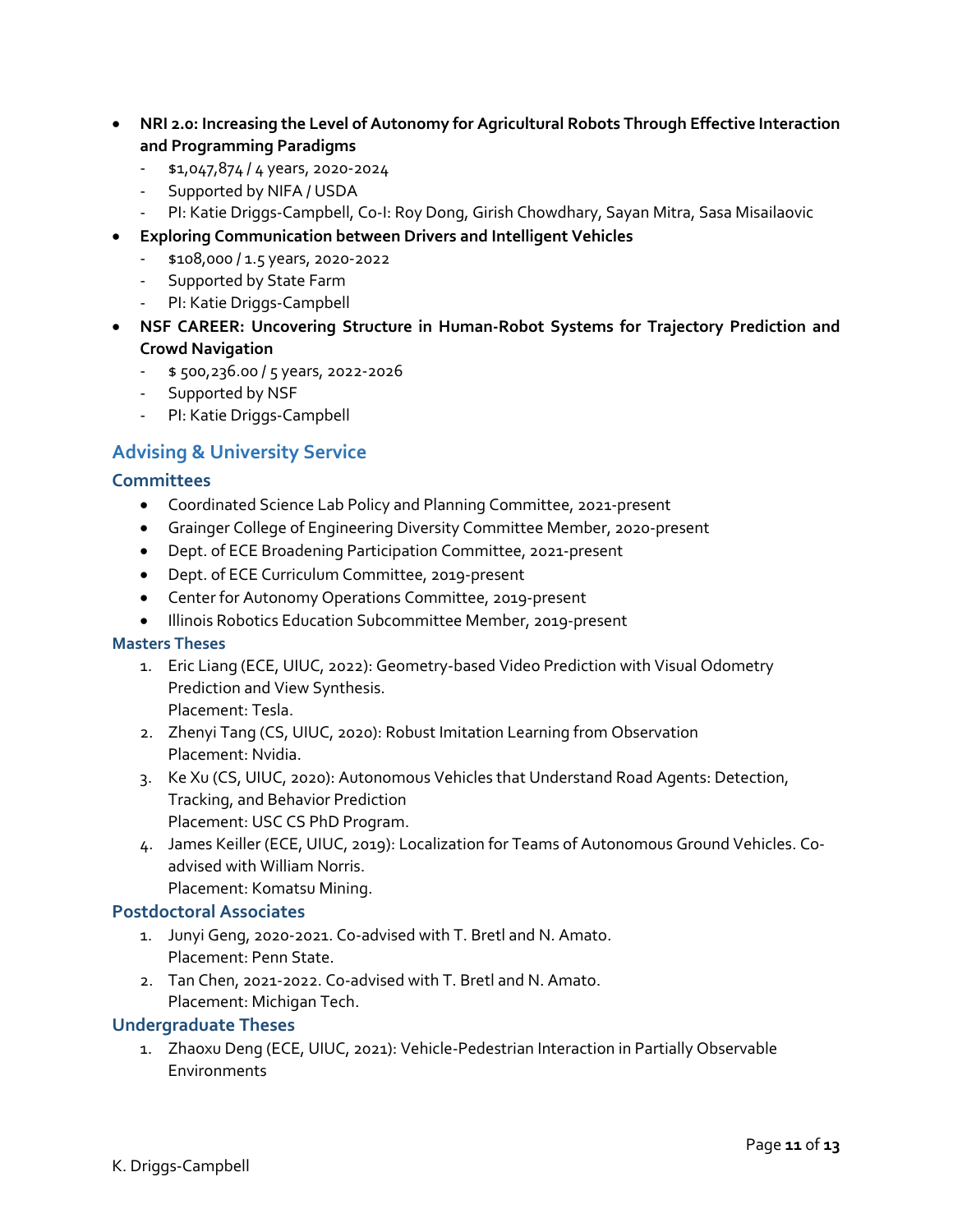- 2. Kazuki Shin (ECE, UIUC, 2021): Interpretable Multi-Pedestrian Trajectory Prediction using SocialGAN and SocialGCNN
- 3. Abhi Kamboj (ECE, UIUC, 2021): The Optimal Audio Interface for Teleoperation on an Autonomous Farm
- 4. Neeloy Chakraborty (ECE, UIUC, 2021): Hierarchical Self-Imitation Learning in Single-Agent Sparse Reward Environments
- 5. Rui Liu (CS, UIUC, 2020): Turtlebot Anomaly Detection
- 6. Shanduojiao Jiang (CS, UIUC, 2020): In-Vehicle Communication Strategies
- 7. Xinyi Guo (ECE, UIUC, 2020): How Humor Affects Trust in Human-Robot Interaction

### **Doctoral Dissertation Committees**

- 1. Yifan Zhu (CS, UIUC, expected 2022). Thesis Advisor: Kris Hauser.
- 2. Chiao Hsieh (CS, UIUC, expected 2022). Thesis Advisor: Sayan Mitra.
- 3. Xiaobai Ma (Aero/Astro, Stanford, 2021): Deep Reinforcement Learning Methods for Autonomous Driving Safety and Interactivity. Thesis Advisor: Mykel J. Kochenderfer.
- 4. David Hanley (ECE, UIUC, 2021): Empirical Investigation of Magnetic Indoor Positioning Systems and the Development of Evaluation Methods. Thesis advisor: Tim Bretl.
- 5. Jonathan Hoff (ECE, UIUC, 2020): Trajectory Optimization and Data-Driven Modeling for Robotic Bat Flapping Flight. Thesis advisor: Seth Hutchinson.

### **Awards and Fellowships**

NSF CAREER Award – 2022 Teacher's Rated as Excellent by Students – 2020 Rising Stars in EECS – 2017 Demetri Angelakos Memorial Achievement Award – 2016 EECS Department Chair's Special Award, UC Berkeley – 2014 EECS Department Chair's Special Award, UC Berkeley – 2013 EECS Department Fellowship, UC Berkeley – 2013 Gary and Diane Tooker Scholarship for Engineering – 2011 to 2012 Craig and Barbara Barrett Engineering Scholarship – 2010 to 2011 Nellie "Jean" Randle Scholarship – Fall 2010 to Spring 2011 Gary and Diane Tooker Scholarship for Engineering – 2009 to 2010 Society of American Military Engineers Scholarship – 2008 to 2012 Provost Scholarship, Arizona State University – 2008 to 2012

### **Professional Activities**

### **Invited Reviewer**

**Conferences:** IEEE International Conference on Robotics and Automation, IEEE/RSJ Conference on Robotics and Systems, Robotics: Science and Systems, Conference on Robot Learning, Workshop on Algorithmic Foundations of Robotics,

IEEE Intelligent Vehicle Symposium, IEEE Intelligent Transportation Systems Conference,

IEEE American Control Conference, IEEE Conference on Decision and Control

**Journals:** IEEE Transaction on Human-Robot Interaction, IEEE Transactions on Robotics, IEEE Transactions on Intelligent Vehicles, IEEE Transactions on Intelligent Transportation Systems, IEEE Robotics and Automation Letters, Springer Autonomous Robotics, IEEE Transactions on Human-Machine Systems, IEEE Transactions on Control Systems Technology

**Professional Services: Session Chair, Associate Editor, and/or Advisory/Program Committee** Runtime Verification (RV), Program Committee (2020)